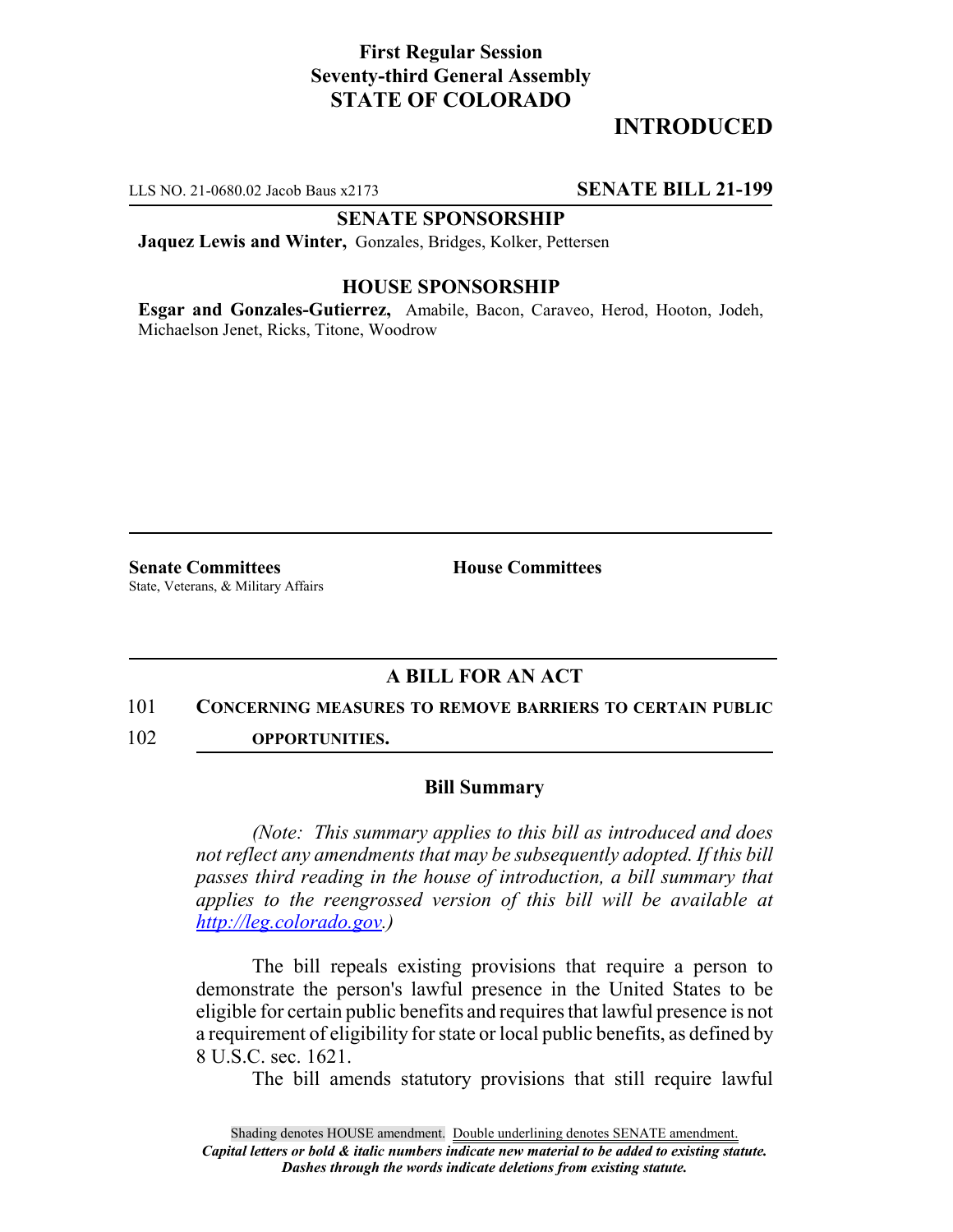presence to clarify acceptable documents to demonstrate eligibility. The general assembly shall not allocate additional funding to any state or local public benefit program for this purpose for fiscal year 2021-22. However, starting for fiscal year 2022-23, any additional funding required for a state or local public benefit program for this purpose is subject to the standard budget process for the applicable program.

Current law prohibits a state agency or political subdivision from entering into or renewing a public contract with a contractor who knowingly employs or contracts persons who are undocumented. The bill repeals that requirement and associated statutory provisions.

Current law requires that state agencies and local governments use secure and verifiable identity documents when providing services or issuing official documents. The bill repeals that requirement and associated statutory provisions.

| $\mathbf{1}$   | Be it enacted by the General Assembly of the State of Colorado:     |
|----------------|---------------------------------------------------------------------|
| $\overline{2}$ | <b>SECTION 1.</b> In Colorado Revised Statutes, repeal and reenact, |
| 3              | with amendments, article 76.5 of title 24 as follows:               |
| $\overline{4}$ | <b>ARTICLE 76.5</b>                                                 |
| 5              | <b>Access to Public Benefits</b>                                    |
| 6              | $24 - 76.5 - 101.$<br>Legislative declaration. (1)<br>THE GENERAL   |
| 7              | ASSEMBLY FINDS AND DECLARES THAT:                                   |
| 8              | (a) PEOPLE WHO IMMIGRATED TO THE UNITED STATES AND LIVE IN          |
| 9              | COLORADO ARE ESSENTIAL MEMBERS OF OUR COMMUNITIES;                  |
| 10             | (b) EVERY DAY, THE STATE BENEFITS FROM THE CONTRIBUTIONS            |
| 11             | OF UNDOCUMENTED IMMIGRANTS TO OUR SOCIETY. IMMIGRANTS HOLD          |
| 12             | JOBS THAT ARE CRITICAL TO OUR ECONOMY AND COMMUNITIES, AND IN       |
| 13             | SOME INDUSTRIES COMPRISE MORE THAN ONE-THIRD OF THE WORKFORCE.      |
| 14             | IMMIGRANTS MAKE OUR TOURISM INDUSTRY RUN; BUILD OUR BUILDINGS;      |
| 15             | LAY OUR ROADS; PROVIDE IN-HOME CARE TO OUR SENIORS, CHILDREN, AND   |
| 16             | PEOPLE WITH DISABILITIES; BRING FOOD TO OUR TABLES; AND BRING FOOD  |
| 17             | TO OUR DOORSTEPS.                                                   |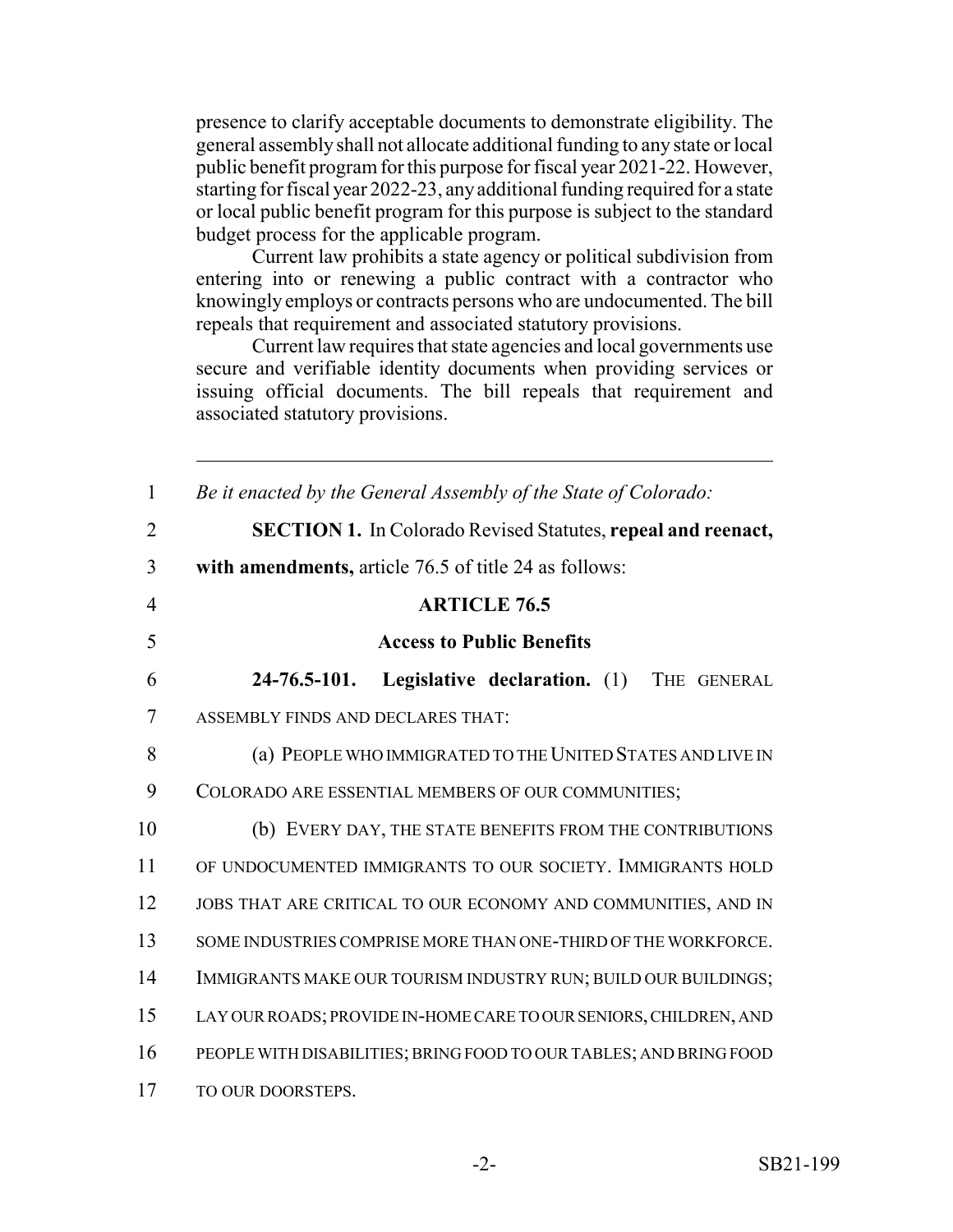(c) IMMIGRANTS COMPRISE OVER NINE PERCENT OF COLORADO'S 2 POPULATION AND CONTRIBUTE TO THE ECONOMY THROUGH THE LABOR FORCE AND AS CONSUMERS AND TAXPAYERS. IN 2019, IMMIGRANTS IN COLORADO PAID ALMOST SIX BILLION DOLLARS IN LOCAL, STATE, AND FEDERAL TAXES. IN COLORADO, UNDOCUMENTED IMMIGRANTS PAY NEARLY TWO HUNDRED SEVENTY-FIVE MILLION DOLLARS IN FEDERAL TAXES AND MORE THAN ONE HUNDRED FIFTY MILLION DOLLARS IN STATE AND LOCAL TAXES ANNUALLY.

9 (d) THESE HARDWORKING COLORADANS ARE DIVERSE AND ARE OFTEN A PART OF A MIXED-STATUS FAMILY. IN COLORADO:

 (I) THE ESTIMATED POPULATION OF UNDOCUMENTED IMMIGRANTS 12 IS ONE HUNDRED SIXTY-TWO THOUSAND, AND THIS NUMBER REPRESENTS APPROXIMATELY EIGHT PERCENT OF CHILDREN UNDER SIXTEEN YEARS OF AGE;

 (II) ADDITIONALLY, AN ESTIMATED TWO HUNDRED SEVENTY-SIX THOUSAND FIVE HUNDRED EIGHTY-NINE COLORADANS LIVE WITH A FAMILY MEMBER WHO IS AN UNDOCUMENTED IMMIGRANT, INCLUDING ONE HUNDRED THIRTY THOUSAND NINE HUNDRED FIFTY-EIGHT CHILDREN; AND (III) CHILDREN FROM IMMIGRANT FAMILIES ARE DISPROPORTIONATELY MORE LIKELY TO BE FROM A LOW-INCOME HOUSEHOLD.

 (e) THE 2006 SPECIAL LEGISLATIVE SESSION FACILITATED THE PASSAGE OF ANTI-IMMIGRANT LEGISLATION THAT LEFT BEHIND IMMIGRANT FAMILIES, CITIZEN FAMILIES EXPERIENCING HOMELESSNESS, AND PERSONS FLEEING FROM DOMESTIC VIOLENCE WITHOUT THE NECESSARY PUBLIC BENEFITS, INCLUDING PROFESSIONAL AND OCCUPATIONAL LICENSES. THESE POLICIES REQUIRED STATE AND LOCAL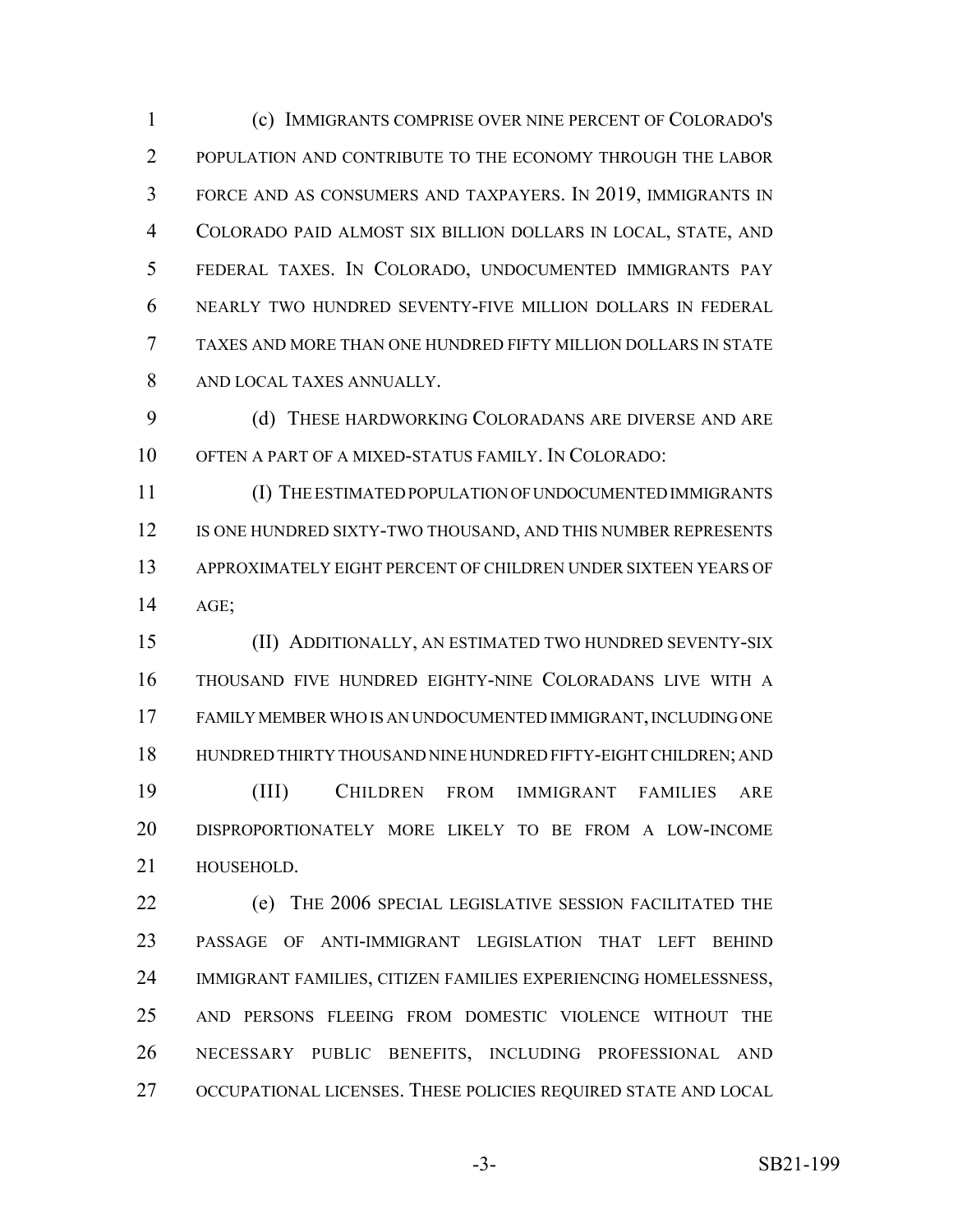AGENCIES TO VERIFY THE LAWFUL PRESENCE OF APPLICANTS FOR PUBLIC BENEFITS, INCLUDING PROFESSIONAL, OCCUPATIONAL, AND COMMERCIAL LICENSES.

 (f) UNDOCUMENTED IMMIGRANTS WHO DO NOT HAVE THE REQUIRED DOCUMENTS TO ESTABLISH LAWFUL PRESENCE ARE PREVENTED FROM APPLYING FOR SUCH LICENSES, WHICH, IN TURN, PREVENTS THESE PERSONS FROM FULLY PARTICIPATING IN COLORADO'S ECONOMY AND ACCESSING STATE AND LOCAL PUBLIC BENEFITS, INCLUDING LOANS, GRANTS, CONTRACTS, FOOD AND HOUSING ASSISTANCE, ENERGY ASSISTANCE, AND OTHER BENEFITS;

 (g) UNDOCUMENTED IMMIGRANTS ARE INELIGIBLE FOR MOST FEDERAL BENEFITS AND WERE EXCLUDED FROM RECEIVING FEDERAL STIMULUS MONEY PROVIDED IN THE FEDERAL "CARES ACT" PUB.L. 116-136,134STAT.281(2020), AS AMENDED.LOCAL COMMUNITIES WERE RESTRICTED FROM PROVIDING THEIR RESIDENTS WITH CRUCIAL RELIEF DURING THE COVID-19 PANDEMIC BECAUSE OF THESE ANTI-IMMIGRANT LAWS.

 (h) IN 2018, VARIOUS INDUSTRIES INCLUDING CHILD CARE, AGRICULTURE, HEALTH CARE, K-12 EDUCATION, AND TRANSPORTATION AVERAGED BETWEEN ONE AND TWO AND ONE-HALF JOB OPENINGS PER EVERY UNEMPLOYED WORKER, DEMONSTRATING A HIGH NEED FOR A LARGER LABOR POOL; AND

 (i) PROTECTING THE WELL-BEING OF THESE MEMBERS OF OUR COMMUNITIES AND ENSURING THEIR ACCESS TO IMPORTANT PUBLIC BENEFITS AND OPPORTUNITIES, PARTICULARLY DURING A GLOBAL HEALTH CRISIS, MAKES OUR COMMUNITIES HEALTHIER, STRONGER, AND MORE PROSPEROUS.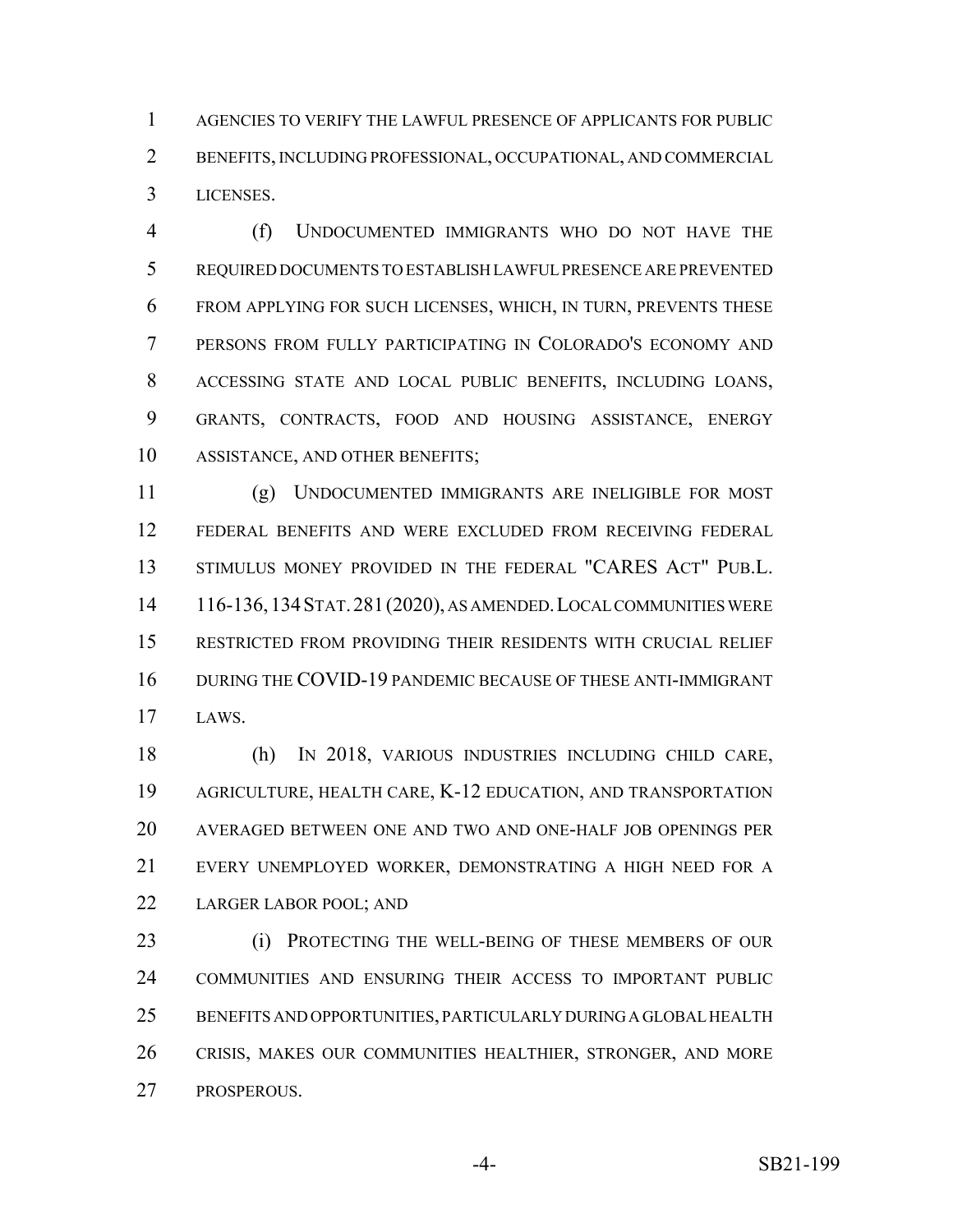(2) THEREFORE, THE GENERAL ASSEMBLY DECLARES IT IS THE 2 PUBLIC POLICY OF THE STATE OF COLORADO THAT WE ENSURE THAT OUR STATE-FUNDED PROGRAMS ARE NOT DENIED TO PEOPLE BASED ON THEIR IMMIGRATION STATUS.

 **24-76.5-102. Definition.** AS USED IN THIS ARTICLE 76.5, UNLESS THE CONTEXT OTHERWISE REQUIRES, "STATE OR LOCAL PUBLIC BENEFITS" SHALL HAVE THE SAME MEANING AS PROVIDED IN 8 U.S.C. SEC. 1621.

 **24-76.5-103. Lawful presence consideration prohibited.** NOTWITHSTANDING ANY LAW TO THE CONTRARY, PURSUANT TO 8 U.S.C. 10 SEC. 1621 (d), ON OR AFTER JULY 1, 2021, LAWFUL PRESENCE IS NOT A REQUIREMENT OF ELIGIBILITY FOR STATE OR LOCAL PUBLIC BENEFITS.

 **24-76.5-104. Funding - repeal.** (1) THE GENERAL ASSEMBLY SHALL NOT ALLOCATE ADDITIONAL FUNDING TO ANY STATE OR LOCAL PUBLIC BENEFIT PROGRAM FOR PURPOSES OF SECTION 24-76.5-103 FOR FISCAL YEAR 2021-22.

 (2) STARTING FOR FISCAL YEAR 2022-23, ANY ADDITIONAL FUNDING REQUIRED FOR A STATE OR LOCAL PUBLIC BENEFIT PROGRAM FOR PURPOSES OF SECTION 24-76.5-103 IS SUBJECT TO THE STANDARD BUDGET PROCESS FOR THE APPLICABLE PROGRAM.

20 (3) THIS SECTION IS REPEALED, EFFECTIVE JULY 1, 2024.

 **SECTION 2.** In Colorado Revised Statutes, 24-34-107, **amend** 22  $(1)(a)$ ; and **repeal**  $(1)(b)$  as follows:

 **24-34-107. Applications for licenses - authority to suspend licenses - rules.** (1) (a) Every application by an individual for a license 25 issued pursuant to the authority set forth in titles 10, 11, and 12  $C.R.S.,$ 26 by any division, board, or agency of the department of regulatory agencies 27 shall require REQUIRES the applicant's name, address, and social security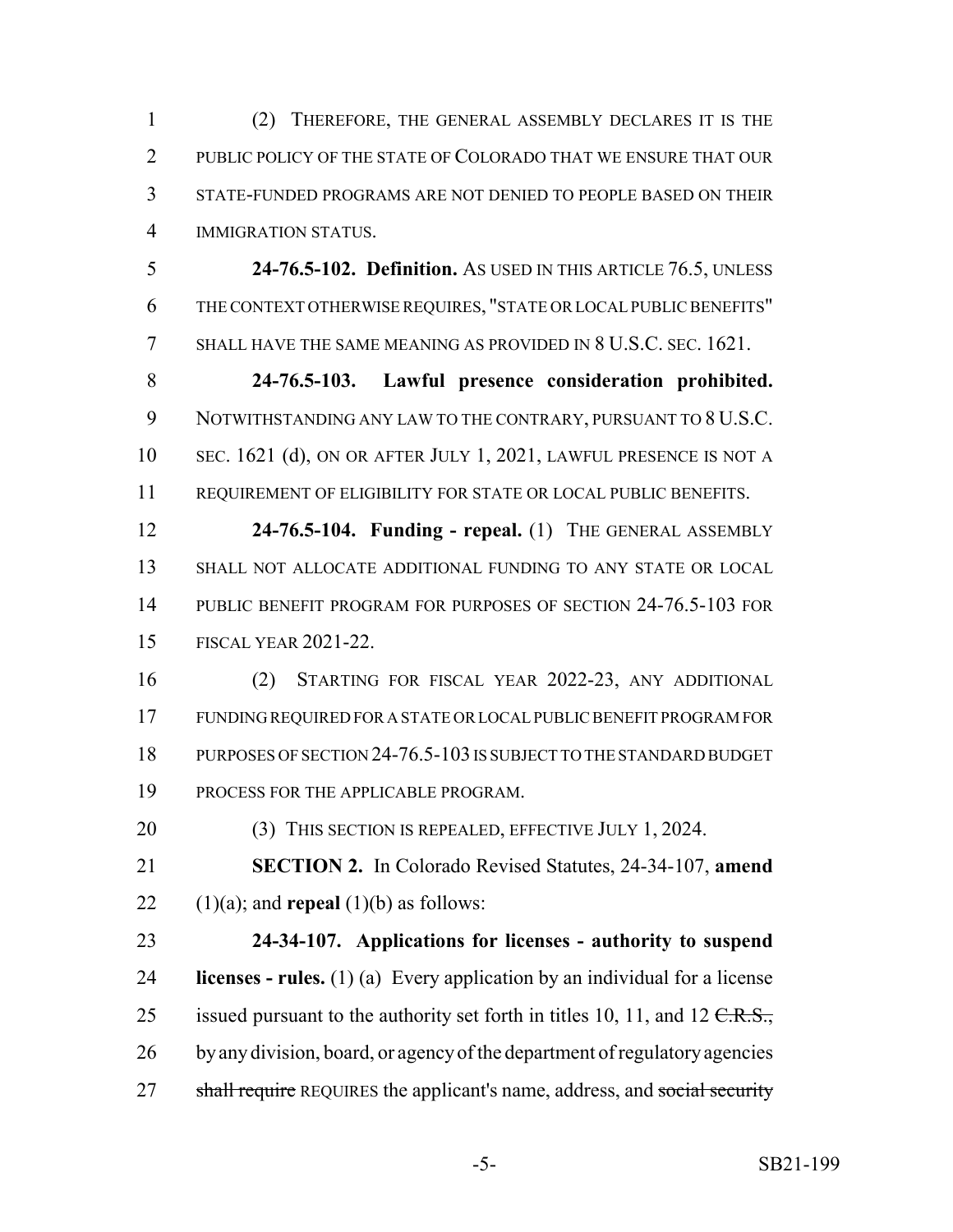1 number. Subject to the exemptions found in 8 U.S.C. sec. 1621 (c)(2), to 2 the extent that any such license constitutes a professional license or 3 commercial license regulated by 8 U.S.C. sec. 1621, such division, board, 4 or agency may issue or renew any such license to an individual only if the 5 individual is lawfully present in the United States, and shall immediately 6 deny any such license or renewal thereof upon determining that the 7 individual is unlawfully present in the United States. The individual shall 8 prove his or her identity with a secure and verifiable document, as that 9 term is defined in section 24-72.1-102. The division, board, or agency 10 shall not sell or utilize for any purpose other than those specified in law 11 the information contained in the secure and verifiable document, and shall 12 keep such information confidential unless disclosure is required by law; 13 except that nothing in this paragraph (a) shall be construed to limit public 14 access to records that are available for public inspection pursuant to 15 article 72 of this title ONE OF THE FOLLOWING DOCUMENTS: 16 (I) A VALID COLORADO DRIVER'S LICENSE OR A COLORADO 17 IDENTIFICATION CARD ISSUED PURSUANT TO ARTICLE 2 OF TITLE 42; OR 18 (II) ANY VALID DOCUMENT, OR COMBINATION OF VALID 19 DOCUMENTS, SUFFICIENT TO ESTABLISH IDENTITY FOR THE PURPOSE OF 20 OBTAINING A VALID COLORADO DRIVER'S LICENSE OR A COLORADO 21 IDENTIFICATION CARD ISSUED PURSUANT TO ARTICLE 2 OF TITLE 42. 22 (b) For purposes of this subsection  $(1)$ , an individual is unlawfully 23 present in the United States if the individual is an alien who is not: 24  $\qquad$  (I) A qualified alien as defined in  $8 \text{ U.S.C. sec. } 1641;$ 25 (II) A nonimmigrant under the "Immigration and Nationality Act", 26 federal Public Law 82-414, as amended; or 27 (III) An alien who is paroled into the United States under 8 U.S.C.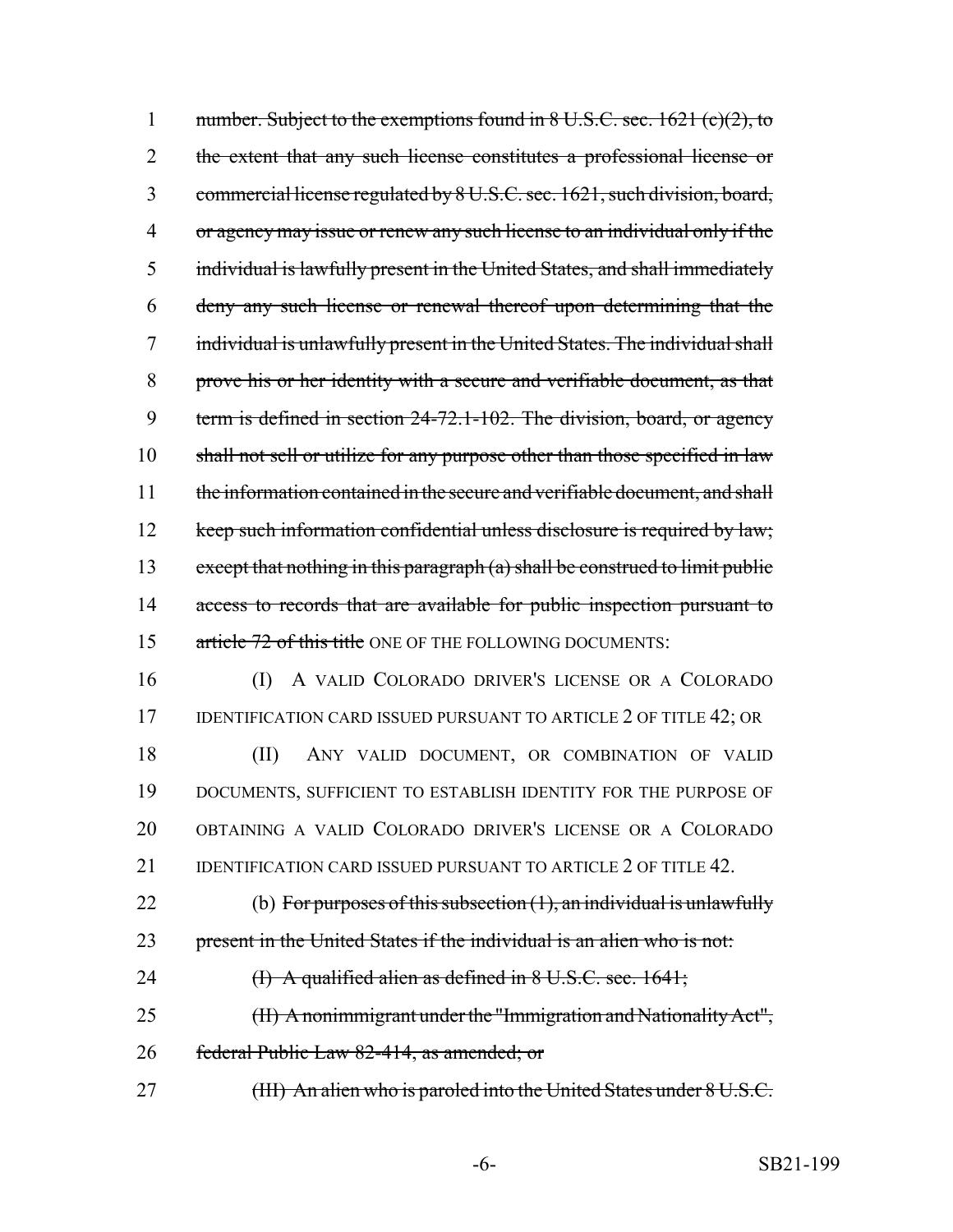1 sec.  $1182$  (d)(5) for less than one year.

2 **SECTION 3.** In Colorado Revised Statutes, 30-15-401, **repeal**  $3 \quad (10)(a)$  as follows:

4 **30-15-401. General regulations - definitions.** (10) (a) Subject 5 to the exemptions found in 8 U.S.C. sec. 1621 (c)(2), to the extent that a 6 license, permit, certificate, or other authorization to conduct business 7 issued by a county constitutes a professional license or commercial 8 license regulated by 8 U.S.C. sec. 1621, a county may issue such 9 authorization to an individual only if the individual is lawfully present in 10 the United States, and shall immediately deny any such authorization or 11 renewal thereof upon determining that the individual is unlawfully 12 present in the United States. The individual shall prove his or her identity 13 with a secure and verifiable document, as that term is defined in section 14 24-72.1-102, C.R.S. A county shall not sell or utilize for any purpose 15 other than those specified in law the information contained in the secure 16 and verifiable document, and shall keep such information confidential 17 unless disclosure is required by law; except that nothing in this paragraph 18 (a) shall be construed to limit public access to records that are available 19 for public inspection pursuant to article 72 of title 24, C.R.S.

20 **SECTION 4.** In Colorado Revised Statutes, 31-15-501, **repeal** 21  $(2)(a)$  as follows:

22 **31-15-501. Powers to regulate businesses.** (2) (a) Subject to the 23 exemptions found in  $8 \text{ U.S.C. sec. } 1621 \text{ (c)}(2)$ , to the extent that any 24 license, permit, certificate, or other authorization to conduct business 25 issued by a municipality constitutes a professional license or commercial 26 license regulated by 8 U.S.C. sec. 1621, the governing body of a 27 municipality may issue such authorization to an individual only if the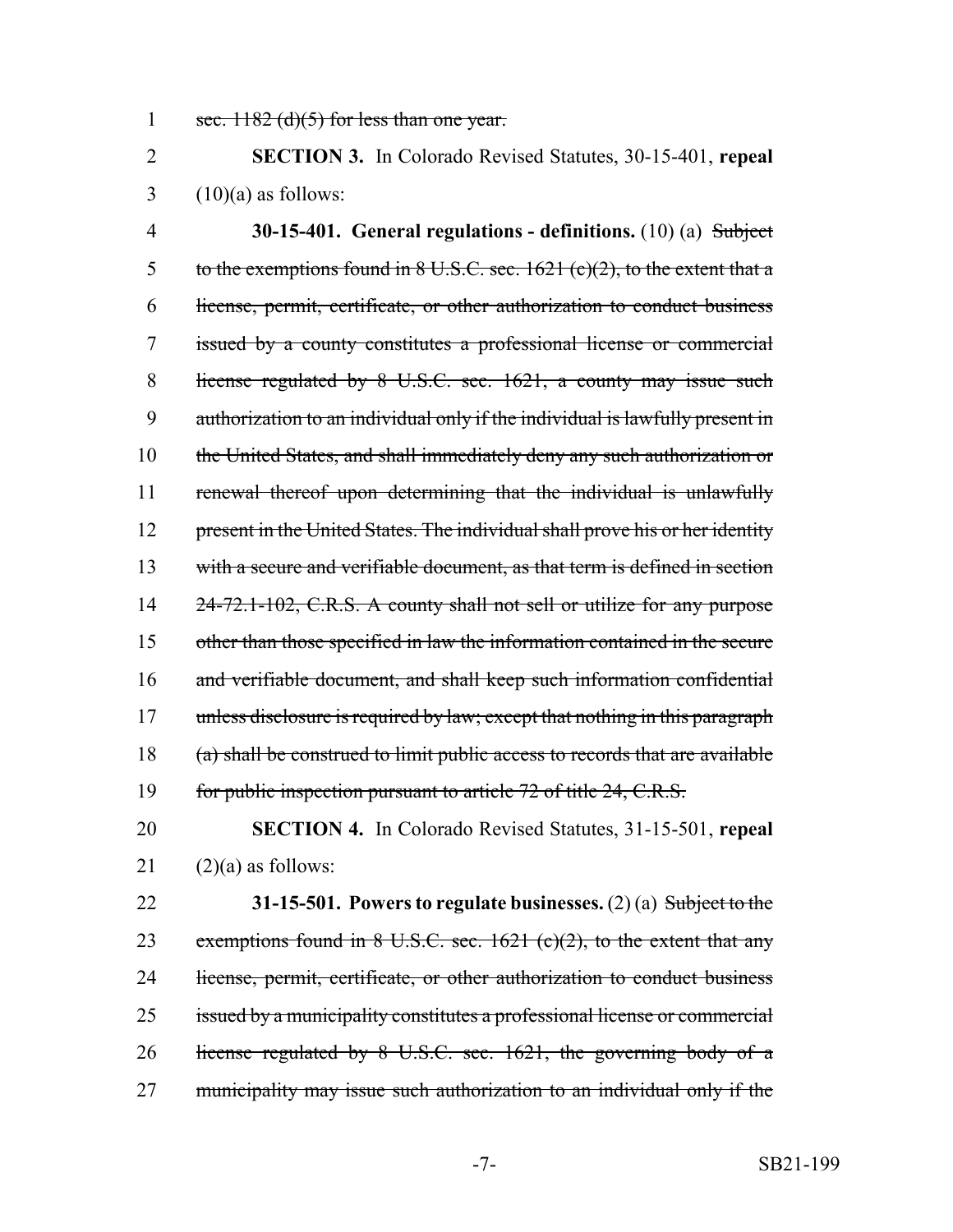individual is lawfully present in the United States, and shall immediately 2 deny any such authorization or renewal thereof upon determining that the individual is unlawfully present in the United States. The individual shall 4 prove his or her identity with a secure and verifiable document, as that term is defined in section 24-72.1-102, C.R.S. A municipality shall not sell or utilize for any purpose other than those specified in law the information contained in the secure and verifiable document, and shall keep such information confidential unless disclosure is required by law; 9 except that nothing in this paragraph  $(a)$  shall be construed to limit public access to records that are available for public inspection pursuant to 11 article 72 of title 24, C.R.S. **SECTION 5.** In Colorado Revised Statutes, 42-2-505, **amend**  $(2)(a)$  as follows: **42-2-505. Identification documents - individuals not lawfully present - rules.** (2) **Document contents.** (a) On an identification 16 document issued under PURSUANT TO this section, the department shall 17 place the phrase "Not valid for federal identification OR voting  $or$  public 18 benefit purposes" clearly displayed on the face and incorporated into the machine readable zone. The department may use a substantially similar phrase if required by federal law. **SECTION 6.** In Colorado Revised Statutes, **repeal** article 17.5 of title 8 and article 72.1 of title 24. **SECTION 7.** In Colorado Revised Statutes, 8-72-110, **amend** (3) as follows: **8-72-110. Reciprocal interstate agreements - rules.** (3) (a) The division is authorized to enter into arrangements with the appropriate agencies of other states or the federal government whereby individuals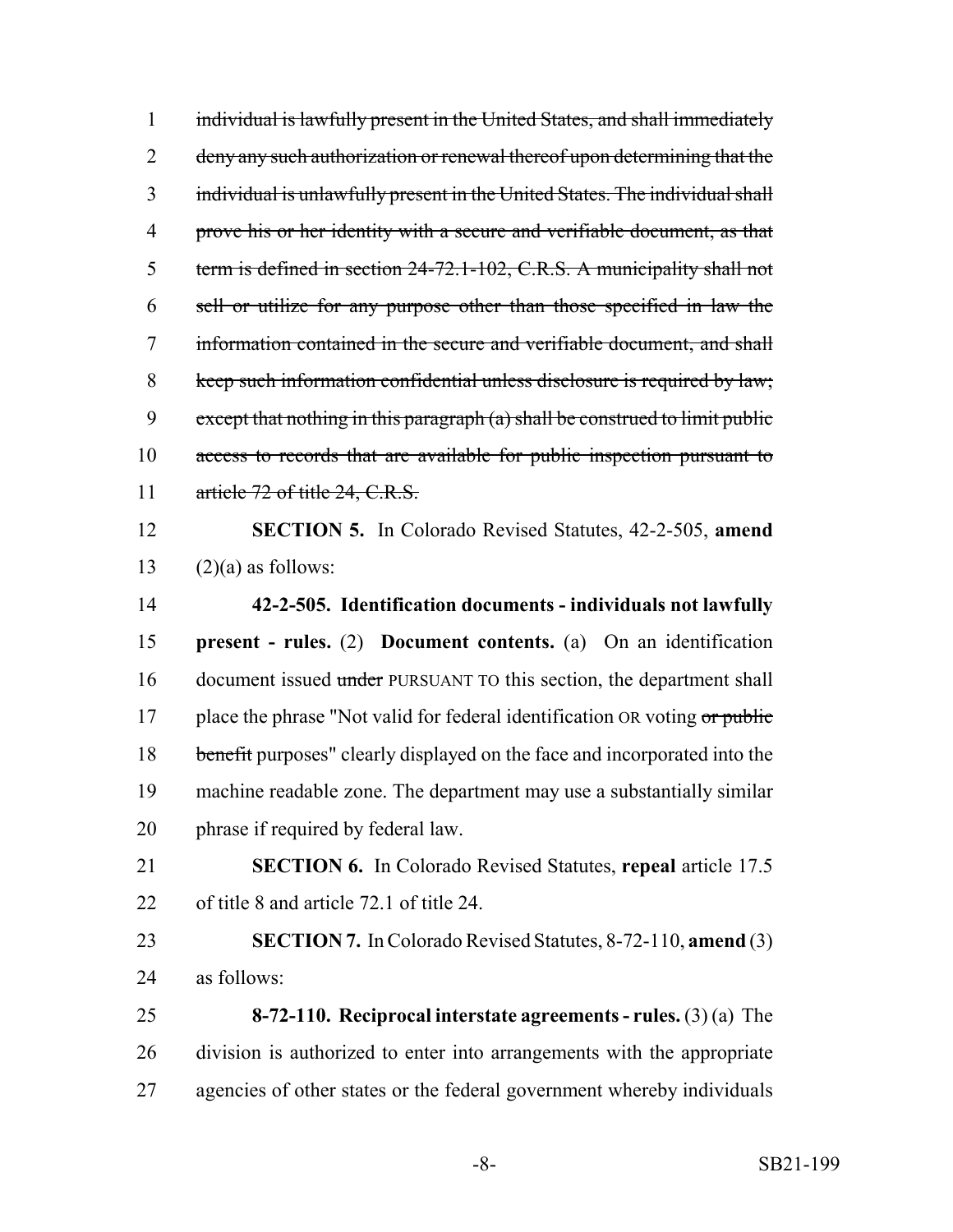performing services in this and other states for employing units under circumstances not specifically provided for in sections 8-70-126 to 8-70-140.7 or under similar provisions in the unemployment 4 compensation laws of such other states shall be ARE deemed to be engaged in employment performed entirely within this state or within one of such other states and whereby potential rights and benefits accumulated under the unemployment compensation laws of several states or under such a law of the federal government, or both, may constitute the basis for the payment of benefits through a single appropriate agency under terms that the department finds will be fair and reasonable as to all affected interests and will not result in any substantial loss to the fund. An individual applying for unemployment insurance benefits through an interstate agreement authorized by this section who is not a Colorado resident and is unable to produce a Colorado driver's license or Colorado identification card shall produce one of the other 16 documents required by section  $24-76.5-103$  (4)(a), C.R.S., or LISTED IN SUBSECTION (3)(b) OF THIS SECTION, a valid driver's license or state identification card issued in another state, or, in the case of individuals residing in Canada, a valid Canadian identification card or valid Canadian 20 driver's license, and execute an affidavit as described in section  $24-76.5-103$  (4)(b), C.R.S., stating that he or she THE INDIVIDUAL is a United States citizen, a legal permanent resident, or otherwise lawfully present in the United States pursuant to federal law.

 (b) THE FOLLOWING DOCUMENTS SHALL SATISFY THE PRODUCTION 25 REQUIREMENT DESCRIBED IN SUBSECTION  $(3)(a)$  OF THIS SECTION:

 (I) AUNITED STATES MILITARY CARD OR A MILITARY DEPENDENT'S **IDENTIFICATION CARD:**